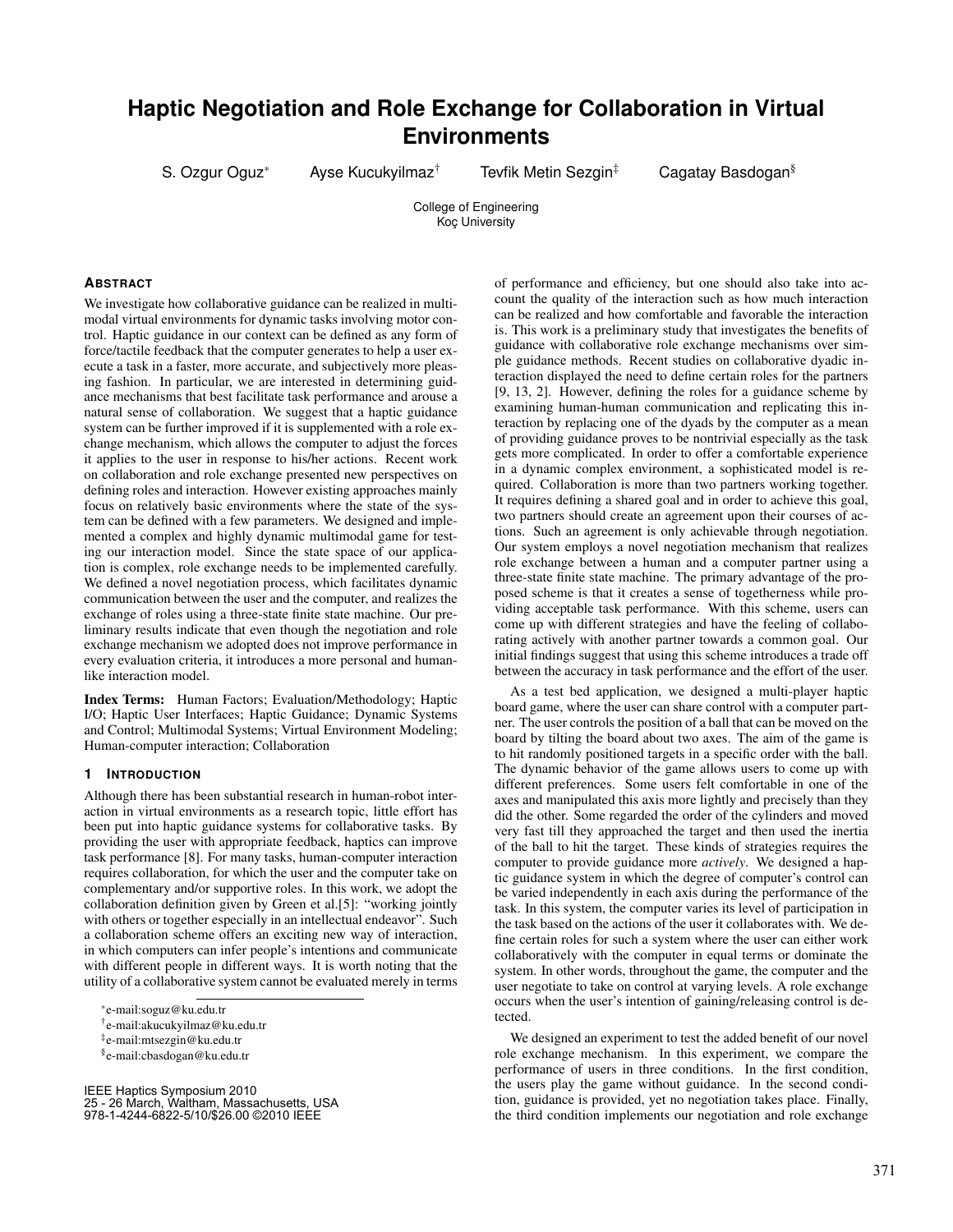mechanism. We quantify user performance and the utility of providing haptic guidance by measuring the task completion time, the deviation of the ball from the ideal path, integral of time and absolute magnitude of error (ITAE), and work done by the user. In addition, we evaluate the users' subjective self evaluation through a questionnaire.

In section 2, we briefly discuss related work on guidance in collaborative virtual environments and role determination in haptic communication. The architecture of the Haptic Board Game, certain guidance mechanisms that are provided to the users, and our negotiation model are presented in section 3, while the design of the experiment is discussed in section 4. Finally, the results of this study, which illustrate the potential benefits of negotiation and role exchange mechanisms in collaborative haptic guidance, and conclusions are presented in sections 5 and 6, respectively.

# **2 BACKGROUND**

The concept of haptic guidance is not new. In 1993, Rosenberg [10] came up with the concept of "virtual fixtures", which motivated many scientists to integrate haptics into human-computer interaction. A virtual fixture is defined as "abstract sensory information overlaid on top of reflected sensory feedback from a remote environment". Similar to a ruler guiding a pencil in line drawing, virtual fixtures are used to reduce mental processing and workload of certain sensory modalities as well as to improve precision and performance of the user beyond human capabilities. Virtual fixtures can help keep a task within a specific boundary using computer generated forces, and are often implemented using potential field and spring-damper systems. However, Forsyth and MacLean [4] report that these approaches can be problematic since the users' reactions towards the implemented guidance mechanism can cause oscillations within the system.

Several haptic guidance mechanisms are implemented to assist sensorimotor tasks, such as steering, calligraphy, and surgical training, and inclusion of haptics on top of existing modalities proved to be beneficial for training of such tasks. Recent work shows that haptics can be especially useful when combined with visual cues in teaching a sequence of forces [8]. Feygin at al. [3] conducted tests for spatio-temporal trajectory training and found out that the temporal aspects of the trajectory can be learned better with haptic guidance while visual training is more effective for learning the trajectory shape.

Although there have been some studies on haptic guidance and communication in shared virtual environments, only a few focused on defining roles for human-human and human-computer haptic collaboration. Sallnäs et al. [11] examined human-human collaboration for joint manipulation of a virtual object. They found out that haptic feedback significantly improves task performance and provides a better sense of presence in haptic collaboration. Basdogan et al. [1] proposed the haptic version of the "Turing Test" in their paper to better investigate the mechanisms of haptic interaction between two people in shared environments. They found out that haptic feedback provides a better sense of togetherness when compared to visual feedback.

Current systems involving computer guidance are generally implemented to let the human partner take on the leading role where the computer partner follows the human partner's actions [6, 7]. These prove to be beneficial in terms of task performance, yet are limited in providing a sense of collaboration since the computer is merely passive.

Reed and Peshkin [9] examine dyadic interaction to illustrate that partners specialize as accelerators and decelerators within a simple collaborative task. The specialization is said to be subconscious and occurs after several trials but improves performance. However applying the observed specialization scheme to the computer to collaborate with a human was not successful, probably

due to a lack of careful examination of the negotiation process and how and why specialization occurs between dyads. Similarly, Stefanov et al. [13] propose execution and conductorship roles for haptic interaction. Specifically, the conductor decides what the system should do and expresses this intention via haptic signals, while the executor performs the actions as determined by the conductor. The conductor is assumed to express its intention by applying larger forces to the system. They suggest that by looking at the sign of the velocity and the interaction force, it is possible to determine which partner executes the task and propose a neat model for role exchange. They examine the phases of interaction that lead to different role distributions using a ternary logic, since each partner can take on one, both or none of the conductor or executor roles. This work presents important observations regarding communication for role exchange, yet employs no information on how this scheme can be used for human-computer interaction. Evrard et al. [2] similarly define leader and follower roles between which the partners continuously switch. In order to describe physical collaborative interaction, they use two distinct homotopy time functions that vary independently. Each partner can claim/give up leadership using these functions. For testing their model, they designed a symmetric dyadic task where a human interacts with a computer partner through an object. Despite the deficiencies in experimental design, they illustrate the potential use of homotopy functions in modeling different interaction behaviors. However unlike our approach, they have not implemented a user-centric and dynamic negotiation mechanism to handle the interaction between a human and a computer.

# **3 HAPTIC BOARD GAME**

In this section, we describe the Haptic Board Game application as well as the guidance and the role exchange mechanisms we developed. For comparison, we tested the system under three conditions, namely no guidance, guidance without negotiation, and role exchange with negotiation. In the remainder of this chapter, we explain the general design approach we adopted and the application model used in implementing the conditions.

# **3.1 Design Approach and Choice of Application**

We implemented an interactive game in a virtual environment in order to investigate how collaboration is achieved in dynamic environments and also to model and improve human-computer interaction. This game will be called the Haptic Board Game in the rest of this paper. Especially in dynamic, virtual, and shared worlds; it is not easy to program computers for providing generic assistance in interaction with the users. The Haptic Board Game involves controlling the position of a ball on a flat board to reach arbitrarily positioned targets with the help of a haptic device. The visual representation is reflected to the user as if the ball is moving by tilting the board about the x and z axes. The goal of the game is to hit 8 randomly placed cylinders with the ball in a specific order . At the beginning of a game, all the cylinders but the target are gray, and the target cylinder is highlighted with blue. When a user hits the target, its color turns red and the new target turns blue so that users can easily keep track of the current target, as well as the previous ones throughout the game (See Figure 1).

Our goal is to come up with a collaboration mechanism that can improve users' performance under this dynamic environment in terms of time, accuracy, and/or work done by the user; and also make them feel as if they are working with an intelligent entity. To achieve this, a force negotiation mechanism is developed, where each party can express his intentions and sense the other's. Since we are concerned with human-computer interaction, the computer should sense the user's intentions and act accordingly. Hence, we needed a model that provides more than simple automated com-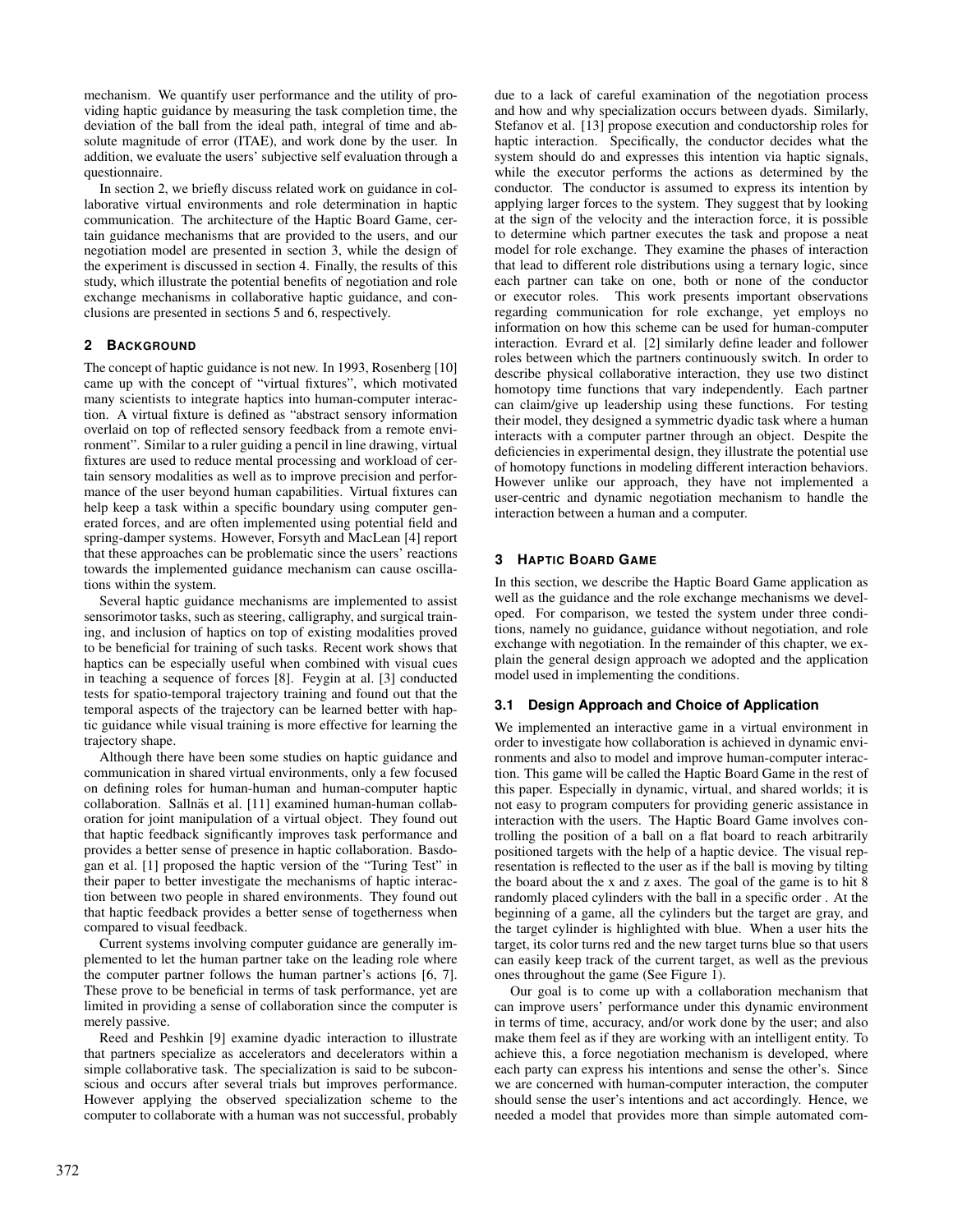

Figure 1: A screenshot of the Haptic Board Game. Red ball and randomly positioned eight cylindrical targets can be seen. The little half-spheres on the boundaries represent user controlled haptic device's position in x-z plane. The haptic device's current position, in x and z axes referenced within the game frame, are indicated respectively by the blue and the green half-spheres.

puter guidance, and that can express intelligent reactions. Before conducting preliminary experiments, we implemented several models on how one should control the board and/or the ball. One of our initial designs included a system where the board was heavier and the ball's mass was negligible, letting the user feel the forces created by the inertia of the board. As another design, we modeled the board lighter and the ball heavier so that the user could feel the forces created by the ball's inertia more clearly. Yet, neither of these models, alone, met our expectations of creating a highly dynamic environment that can be realized by the user through both the visual and the haptic channels. Finally, we came up with a physical model (see Figure 2) that is more interaction oriented. More precisely, with this model users could feel not only the forces generated by the inertial movements of objects, but also those generated due to the haptic negotiation process with the controller. Moreover, the developed model provided us with a dynamic environment to test our hypotheses. Different parameter sets providing various guidance and collaboration mechanisms, were also investigated to optimize the system. The details of this model will be explained later on this section.

While experimenting on the choice of the system model, three conditions were tested on each design:

- Both Axes Guidance (BG): Both the user and the computer have control on both axes, and each affects the system equally. Both axes guidance is implemented with a classical PD (Proportional-Derivative) control algorithm. The controller adjusts the orientation of the board such that the ball automatically moves towards the target. The user feels the forces applied to the ball by the controller and the resistive spring-like forces due to his/her actions. The user can affect the behavior of the ball, while the computer guidance is given regardless of the user's interventions.
- Role Exchange (RE): The computer negotiates with the user, based on the user's force profile, to decide on how they should share control. The magnitude of computer control can be either equal to that of the user's or smaller. When partners share control equally, this condition becomes identical to both axes guidance. On the other hand, when the computer control switches to a rather loose level, the computer's forces are reduced, hence the user becomes *dominant* on controlling the ball while the computer becomes the *recessive* partner. In between these states, computer's control is blended from equal

control to looser control or vice versa.

No Guidance (NG): The user feels spring-like resistive forces due to the rotation of the board, but no haptic guidance is given to control the ball position on the board.

## **3.2 Physical Model and Conditions**

Considering our hypotheses and observations, we devised a novel negotiation model for role exchange and compared it to one of the classical control methods, namely PD control, implemented as both axes guidance (BG) condition in our experiments. Additionally in the role exchange (RE) condition, the degree of provided guidance is adjusted dynamically via a role exchange policy. In our role exchange policy, we model the force negotiation between the user and the computer using a simple mass-spring-damper system. In this system, the ball is controlled by three virtual control points as shown in Figure 2: Haptic interface point (HIP), controller interface point (CIP), and negotiated interface point (NIP) which are all regarded as massless particles. HIP, CIP and the ball are interconnected at NIP, which is the only element that interacts directly with the ball.



Figure 2: The physical model for role exchange and both axes guidance conditions.  $K_p$  and  $K_d$  values in the figure represent the spring and damper coefficients.

#### 3.2.1 Both Axes Guidance

For both axes guidance, the system is basically controlled by haptic and controller interface points. The flow diagram of the physical model of the game is shown in Figure 3. Users control the haptic interface point by a PHANToM Omni (SensAble Technologies Inc.) haptic device, whereas controller interface point is controlled by the PD control algorithm. When guidance is provided, at any given time, the controller computes an optimal force  $(F_c$  in Figure 3) as if to control the ball. However, rather than applying this force directly to the ball, it is applied to the system through controller interface point; so that controller interface point moves towards the target and pulls the ball to itself. Hence, in the lack of user interference, the controller can easily control the ball, and play the game smoothly. The user participated in the task by controlling haptic interface point in order to move the ball. The user applies a force to the system through haptic interface point. Based on the new positions of haptic and controller interface points, the position of negotiated interface point can be calculated to put the system into equilibrium. The forces that act on negotiated interface point, due to controller's and the user's interventions, are *FCIP* and *FHIP*, respectively (see Figure 3). Negotiated interface point can be thought as the position of the ball agreed by both parties. Also, the ball also applies a force, *Fball*, on negotiated interface point, due to the spring-damper system modeled between negotiated interface point and itself. Therefore, the new equilibrium position of negotiated interface point, for the next time step  $(t + \Delta t)$ , is calculated according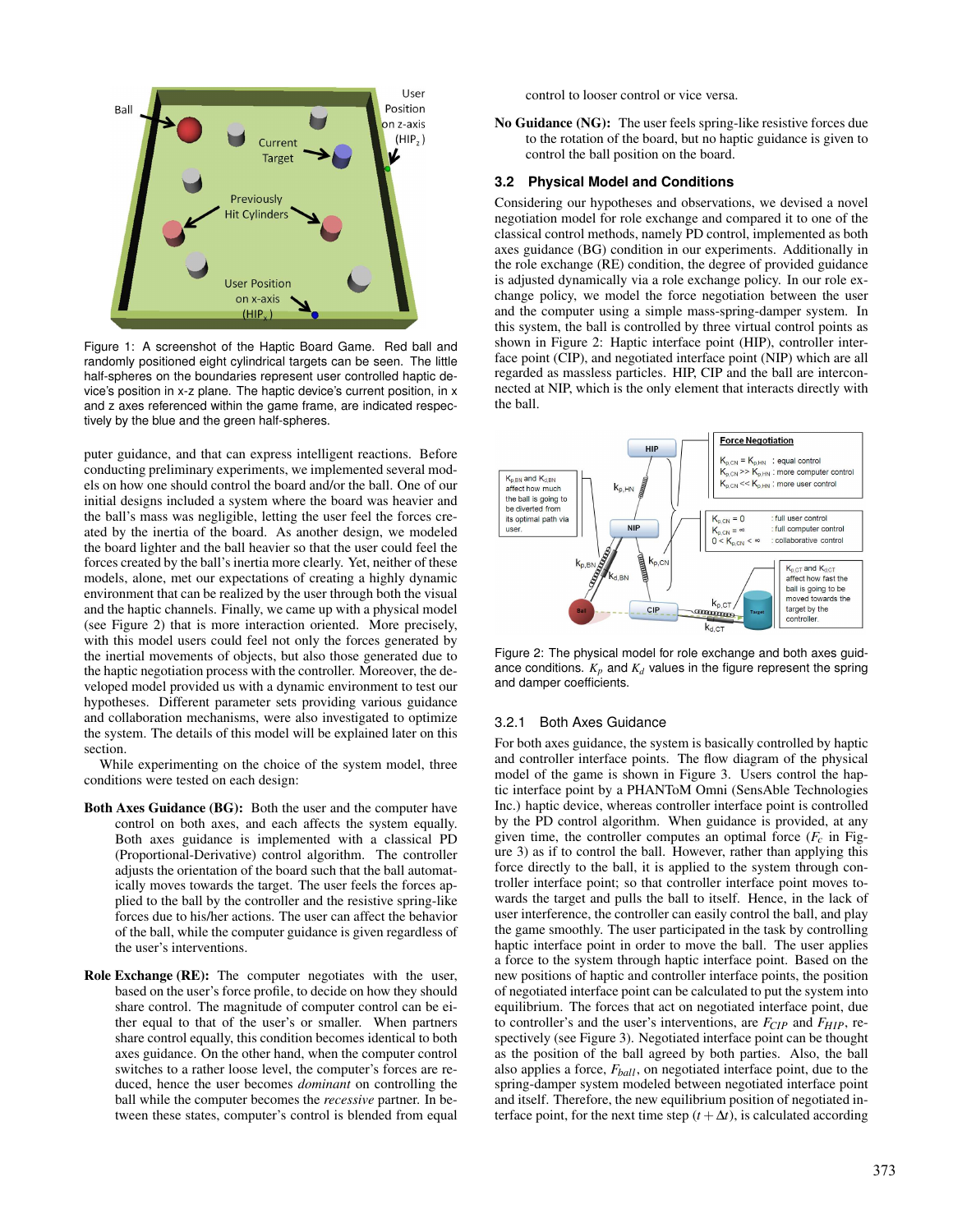to the net forces acting on it. The force that would act on the ball, *Fball*, is determined by the position of the ball and the new position of negotiated interface point. As illustrated in Figure 3, the board is oriented in order to provide the needed force, *Fball*, to be applied on the ball. Then, the ball's new state can be calculated based on the orientation of the board, by Euler integration. Finally, the force, (−*FHIP* in Figure 3), created by the spring system between negotiated and haptic interface points is fed back to the user. Hence, by this physical interaction flow, the dynamic nature of the Haptic Board Game is reflected to the user through both the visual and the haptic channels.



Figure 3: The flow of interactions within the Haptic Board Game's physical model. *x*, *v*, and *a* represent position, velocity, and acceleration of the *ball*, respectively. *g* is the gravitational acceleration, whereas  $\theta$  is the orientation angle of the board.

## 3.2.2 Role Exchange

The interaction points and the physical model of interaction for role exchange is identical to those of both axes guidance condition. However, role exchange takes a step further by dynamically changing the role of the controller, i.e. the degree of control it provides. The system is designed to allow haptic negotiation between partners by sensing the user's intentions. For this purpose, the user's average forces and the standard deviation of the forces on each axis are calculated under no guidance condition at the beginning of the experiments (see Section 4 for details). Then, lower and upper force threshold values are calculated for each axis using the average force and standard deviation of the user playing the game.

It is assumed that role exchange occurs whenever the magnitude of the force that the user applies is above the upper threshold or below the lower threshold values for over a predetermined amount of time. This amount is fixed as 500 milliseconds in our implementation. In order to realize a smooth transition during role exchange, we defined a finite state machine with three states as shown in Figure 4. Initially the system is in the *user dominant* state, in which the user is mainly in control of the game, while the controller gently assists him. If the force applied by the user stays below the calculated lower threshold value for 90% of the last 500 milliseconds, then the controller assumes that the user requires more assistance. Thus, role exchange occurs in favor of the computer and the system enters *role blending* state in which the computer gradually takes control until its level of control reaches that of the user's. The system stays in the *role blending* state for a period of 1000 milliseconds. After this period, the system enters the *equal control* state, where the system acts identically as in both axes guidance condition. Clearly, another state transition may occur from the *equal control* state to the *role*



Figure 4: The state diagram defining the role exchange policy. *Fuser* is the force that the user applies.  $F_{THI}$  and  $F_{THI}$  are the lower and upper threshold values, respectively, for determining the state transitions. *S*1*: User dominant* state indicates user is the dominant actor, and *S*3*: Equal control* state indicates both computer and user have equal degree of control on the system. Finally,  $S_2$ *: Role blending* state indicates a role exchange blending phase is taking place where controller's role is shifted between *user dominant* and *equal control* states.

*blending* state, if the controller realizes that the user wants to take over control. Then, the same procedure applies but in the opposite direction where the computer releases control and the user becomes the dominant actor of the system.

As stated earlier, in both axes guidance condition, the computer shares control with the user throughout the game to help the user complete the task by providing guidance in *both* axes of the board, based on the position and direction of the ball. However, in our preliminary studies, one of the observations was that the force profiles of users on each axis did not show similar patterns. For instance, a user could have preferred to be attentive in one axis and aligned the ball on that axis first, then she/he switched her/his attention and tried to control the ball on the other axis. Hence, we concluded that the users did not pay attention to both axes equally at the same time. This may be due to the random positioning of the target cylinders, i.e. some consecutive targets were positioned diagonally, whereas some were in parallel to each other on one axis. Another possible reason can be that the users might not feel comfortable controlling the ball diagonally and prefer a sequential control on axes. Hence, we extended our role exchange method by allowing state transitions to occur on each axis separately. In other words, computer can give full guidance on one axis whereas it just remains *recessive* on the other and let the user remain the *dominant* actor on that axis. An example of this state transitions can be seen in Figure 5. For example, at the fifth second , a transition occurs from *user dominant* state to *role blending* state for the x-axis, i.e the controller starts to get more control on the x-axis. Around one-half of a second later, another state transition occurs from *user dominant* state to *role blending* state again, but on z-axis. Spending one second on *role blending* state, another transition from *role blending* to the *equal control* state takes place, first for x-axis then for z-axis. At around sixth second of playing, controller becomes as effective as the user for controlling the ball, hence the condition becomes identical to both axes guidance. By allowing role exchange on each axis separately, this condition becomes more adaptive to differences between users' playing styles. Finally, the user feels a spring-like force that is generated due to the positions of haptic and negotiated interface points, like in the both axes guidance condition. Notice that users can feel the controller's applied forces, as well as the transitions that it makes, through negotiated interface point. For example, assume the controller is in *equal control* state, so that the negotiated interface point lies just in the middle of controller and haptic interface points if they do not happen to coincide on the same position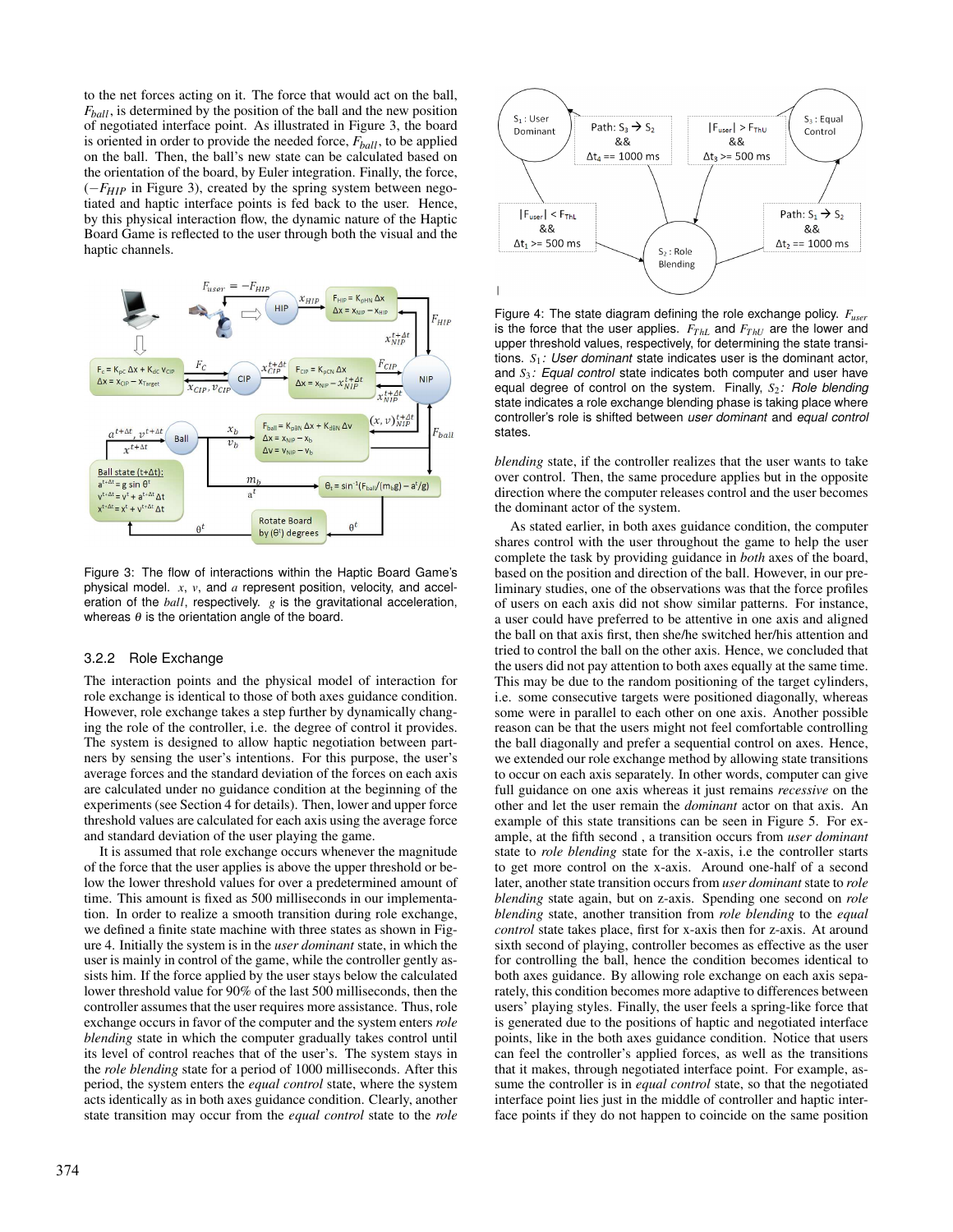

Figure 5: A cross-section of a user's force values in each axis throughout a single game with role exchange. The state of the controller, which shows the current role of the controller in the related axis, is represented as a square waveform. The role is determined by the state variable indicated on right hand side y-axis. The upper and lower plots represent the information in *x* and *z* axes respectively.

(the inertial forces of the ball is neglected for the sake of simplifying the example). Hence, the user feels a conflicting force. If the user and the controller have discordant preferences, this conflicting situation continues, which eventually enforces the controller to enter the *role blending*, and then the *user dominant* states. Since the controller loosens its control, the negotiated interface point starts to be pulled by haptic interface point stronger. As negotiated interface point moves closer to haptic interface point, the force that is fed to the user decreases, alleviating the conflicting situation. Moreover, due to the blending phase between *user dominant* and *equal control* states, users may feel a smooth transition, so that they do not get distracted by the role transitions of the controller.

# 3.2.3 No Guidance

Finally, as the base case, we implemented the Haptic Board Game with no guidance. In this condition, controller interface point basically coincides with negotiated interface point and is never disconnected from it. Therefore, only haptic interface point affects negotiated interface point, which in turn pulls the ball towards itself. In other words, the model in Figure 3 does not produce *FCIP*, but the remaining forces continue acting on the system. As a result, the user feels −*FHIP* due to the spring system between haptic and negotiated interface points.

## **4 EXPERIMENT**

# **4.1 Objectives and Approach**

We sought an indication of the effectiveness and acceptability of a negotiated haptic interaction method, as modeled by the role exchange condition, relative to the classical PD controller based guidance and to no guidance at all, for performing dynamic tasks. The main hypotheses that we aimed to test were:

- H1 Role exchange has measurable benefits over other conditions.
- H2 Users will subjectively prefer role exchange over other conditions.

#### **4.2 Experiment**

10 subjects (5 female, and 5 male) participated in our study<sup>1</sup>. In order to eliminate learning effects on successive trials, the order of experimental conditions was mixed, with at least three days between two successive experiments.

Since none of our users were familiar with a haptic device, we introduced the haptic device to each user verbally and through the use of certain training applications irrelevant to the board game. Each user utilized these applications for about 15 minutes until they felt comfortable with the haptic device. An experiment took about half an hour, and in each experiment the users played with either no guidance, both axes guidance, or guidance with role exchange. We paid attention to provide the same physical setting for all experiments, such as the positioning of the haptic device, the computer, and the users' seats. Subjects were instructed to grasp the stylus in the most effective and comfortable way possible. During the experiments, the full system state (i.e. positions of HIP, CIP, NIP, and ball; all the individual forces of each spring/spring-damper system, etc.) was recorded at 1 kHz.

In the no guidance and both axes guidance conditions, each user played the haptic board game 15 times for a single experiment. As explained earlier in Section 3, a single game consists of hitting the ball to eight randomly placed cylinders in a specific order, by controlling the ball. When a single game finishes, all the cylinders turn gray again, and the game restarts without interrupting the system's simulation. To avoid possible fatigue, users took a break after the 5 *th* and the 10*th* games. For the role exchange condition, the users played an additional game at the beginning of each block of 5 games for the purpose of determining the thresholds, so a total of 18 games were played by each user. During these extra games, users played with no guidance. In order to create the user's force profile, the average and the standard deviation of the user's forces were calculated during these first games, so that the lower and upper threshold values could be determined for the next 5 games.

#### **4.3 Metrics**

#### 4.3.1 Subjective Evaluation Metrics

After each experiment, the users were given a questionnaire. Users did not know about the different conditions we were testing, nor did they know whether they took these experiments with different conditions or not.

For the questionnaire design, we adopted the technique that Slater et al. used previously in shared visual environments [12]. A total of 18 questions were answered by the subjects. Eight of the questions were about personal information, one was reserved for users' feedback and the remaining nine were about variables directly related to our investigation. Some of the questions were paraphrased, and asked again, but scattered randomly in the ques-

 $<sup>1</sup>$ After an initial analysis, we found that one subject did not report any</sup> sensation of computer control in the questionnaire, therefore the remaining questions, which were about the nature of computer control, were rendered inapplicable. Hence, we excluded his responses from further analysis, and analyzed the remaining 9 users for all conditions.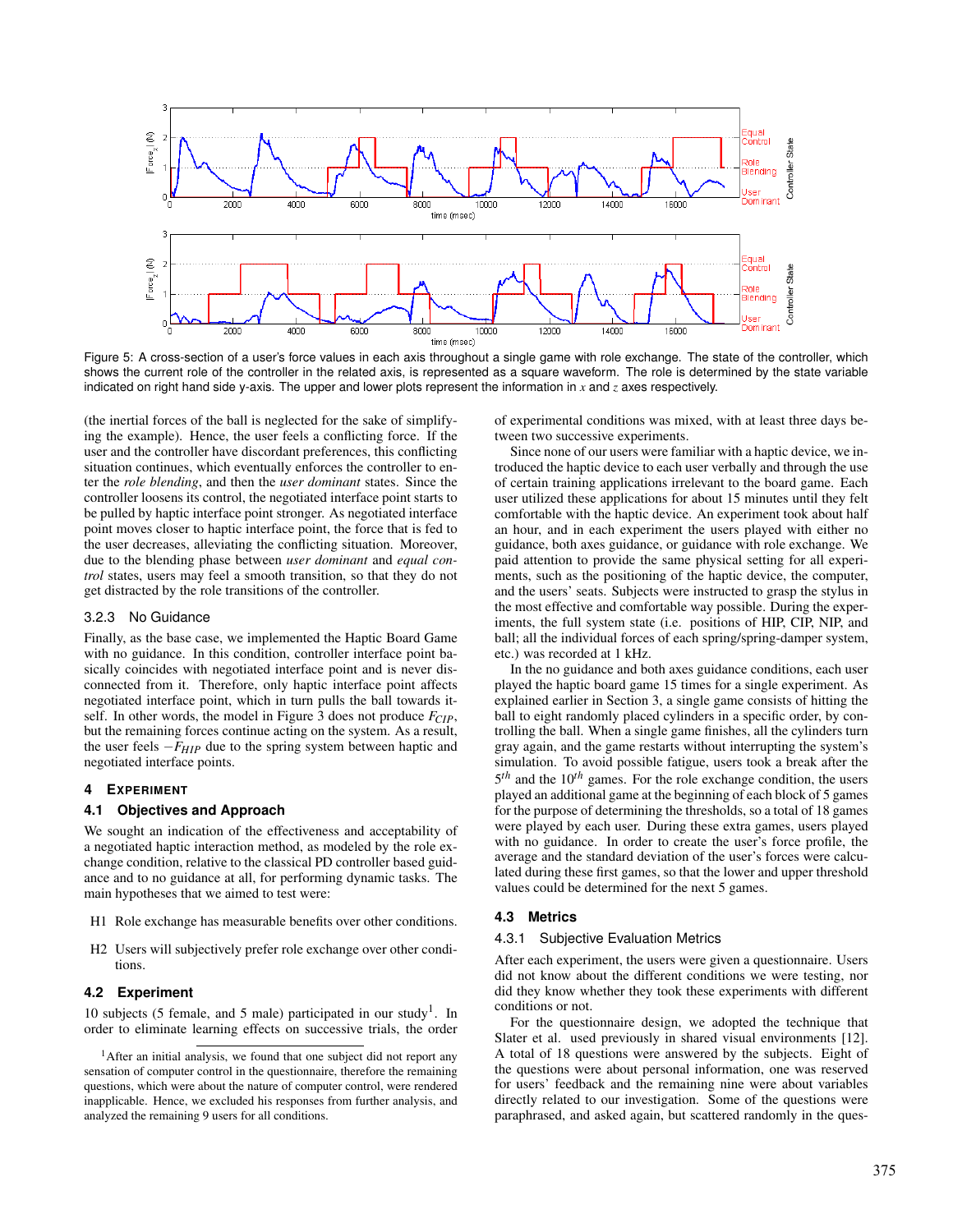tionnaire. For evaluation, the averages of these questions, that fall into the same category, were calculated. Questions were asked in five categories:

- 1. *Performance:* Each user was asked to assess his performance by rating himself on a 5-point Likert scale.
- 2. *Human-likeness:* We asked the subjects whether the control felt through the device, if any, was humanlike or not. Two questions using a 7-point Likert scale were included within the questionnaire.
- 3. *Collaboration:* We asked the subjects whether they had a sense of collaborating with the computer or not. Two questions with different wordings were asked within the questionnaire. Two more questions were asked to determine whether the control made it harder for the subjects to complete the task or not. Answers to these 4 questions were evaluated using a 7-point Likert scale.
- 4. *Degree of User Control:* We asked the subjects about their experience during the experiment, specifically the perceived degree of their control on the task. There was a single question, which used a 7-point Likert scale for the answer.
- 5. *Degree of Computer Control:* We asked the subjects about the perceived degree of computer's control on the task. There was a single question, which used a 7-point Likert scale for the answer.

## 4.3.2 Objective Performance Metrics

User performance can be quantified in terms of task completion time, total path length during the game, deviation of the ball from the ideal path and integral of time and absolute magnitude of error (ITAE).

For the board game, we defined the ideal path between two targets to be the straight line segment connecting the centers of the targets. Hence, between two targets, the deviation is defined to be the area of the region formed by the ideal path between those targets and the actual path of the ball. Total deviation in a single game is calculated by summing the deviations between consecutive targets throughout the course of the game.

ITAE criterion is defined as:

$$
ITAE = \sum_{i=1}^{7} \left( \int_{t=T_i}^{T_{i+1}} t \, |e(t)| \, dt \right).
$$

Note that we calculate ITAE for consecutive target pairs and sum these to get the ITAE of a game. Here, time  $T_i$  is taken as the moment when the ball reaches  $i^{th}$  target. Error  $e(t)$  is the length of the shortest line segment connecting the ideal path and the ball's actual position at time *t* during the game. The ITAE criterion has the advantage of penalizing the errors that are made later. In other words, we choose to punish the users more severely if they deviate from the path when the ball gets close to hitting the target.

We also examined work done by the user due to the spring located between NIP and HIP. This spring acts as the bridge between the system and the haptic device and any force exerted by it is sent indirectly to the user. Hence we assume that this force is the force felt by the user. Let *T* be the completion time of the game, *k* be the stiffness constant of the spring, and  $x(t)$  be the extension of the spring at time *t*. Then the work done by the spring is basically:

$$
W = \int_{t=0}^{T} \frac{1}{2} k x(t)^2.
$$

## **5 RESULTS**

#### **5.1 Subjective Evaluation Results**

For each of the three conditions, the questionnaire was designed to measure the self-perception of users' performance, the humanlikeness and the collaborative aspects of the system, as well as the degree to which the users felt they or the computer were in control.

For the level of perceived collaboration, the subjective evaluation results implied a higher sense of collaboration for the role exchange and both axes guidance conditions ( $p < 0.01$ ) compared to the no guidance condition. There was no significant difference between the level of perceived collaboration in both axes guidance and role exchange conditions (see Figure 6).



Figure 6: Responses to questions regarding how much the subjects felt collaboration for each condition.

Regarding the subjective evaluation of user performances, subjects believed that they performed better on both axes guidance and role exchange compared to the no guidance condition. The differences were statistically significant for both axes guidance and role exchange when compared to the no guidance condition with the *p-value*s of 0.005 and 0.02, respectively. Again, there is no significant difference between the both axes guidance and role exchange cases (see Figure 7). Subjects claimed that they had similar level of control throughout the game in all three conditions. On the other hand, they also felt no difference between the level of computer control on different conditions. However, regarding the averages of the answers to the control questions, we observed that the subjects' feeling of being in control and their perception of computer's involvement get closer to each other in role exchange condition, as illustrated in Figure 8. Even though the subjects perceived reduced control over the game, they had a stronger sense of computer participation. This may also be a sign of subjects' increased perception of collaboration in the role exchange condition.



Figure 7: Responses to questions regarding subjects' self evaluation of how well they performed in each condition.

Finally, regarding the humanlikeness question, subjects did not think there was a significant difference between both axes guidance and role exchange conditions. On the other hand, subjects felt that role exchange condition's negotiation strategy was more humanlike  $(p\text{-}value = 0.02)$  compared to no guidance condition (see Figure 9).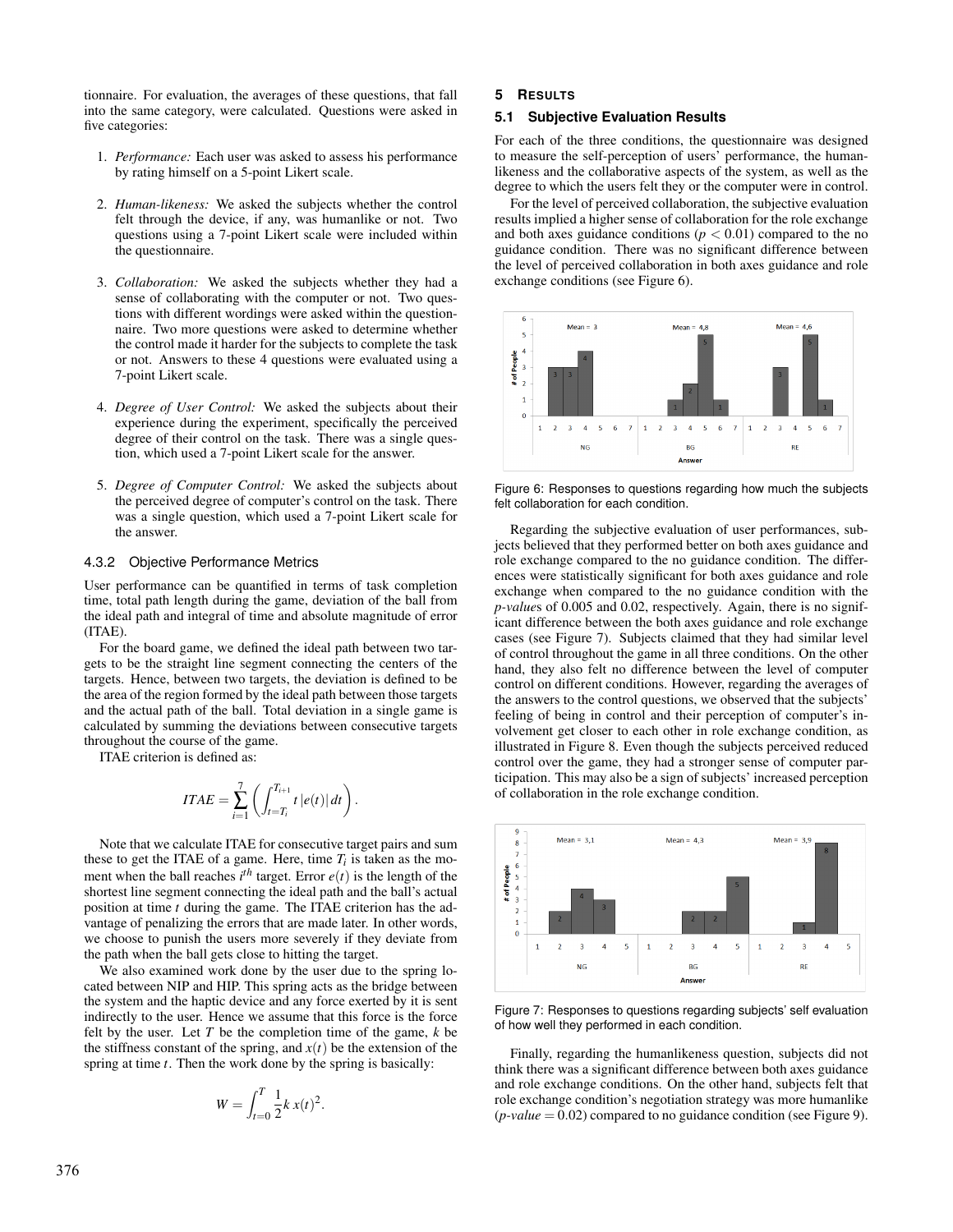Our negotiation model allows role exchange and provides the controller with the ability to take over/release the control of the game.



Figure 8: Average responses to questions regarding how much the subjects felt in control, and how much they felt the computer was in control for each condition. *Cu* and *Cc* represent control of user, and control of computer, respectively.



Figure 9: Responses to questions regarding how much the subjects felt humanlike response for each condition.

# **5.2 Quantitative Measurements**

We computed the average computation times, total path lengths, deviations from the ideal path, and ITAEs of each condition. Upon closer inspection, we observed that performance is the worst when no guidance is given, and the best when guidance without any negotiation, while guidance with the role exchange mechanism falls in between the two. We applied paired t-tests, with *p-value* set to 0.05, to test the difference between the conditions. According to paired t-test results all three conditions display significant difference from each other. As seen in Figure 10, for all these parameters, the paired differences of conditions follow a similar trend. Clearly, the largest difference is between the no guidance and both axes guidance conditions. We also observe that the role exchange and both axes guidance conditions are the closest conditions regarding the paired differences.

Figure 11 illustrates the average energy on the spring, which is a measure of the work done by the user. Even though in the no guidance and role exchange conditions, the completion time and path errors were higher compared to the both axes guidance condition, the users spent less energy in these conditions. The paired t-test results on the average work done by the user did not indicate significant difference between the no guidance and role exchange conditions, whereas both are statistically different from the both axes guidance condition. As the results above show, both axes guidance has higher energy requirements, while no guidance has inferior completion time and spatial error properties. The role exchange mechanism allows us to trade off accuracy for energy without causing user dissatisfaction.

We also examined the role exchange trends of users. As seen in Figures 12 and 13, the results show that the average number of transitions as well as the average time the controller stays at a given state varies from user to user. This is a sign of the existence of user



Figure 10: Means and standard deviations of paired differences of (a) computation times, (b) path deviations, (c) path lengths, and (d) ITAEs per condition (NG: no guidance, BG: guidance without negotiation, RE: guidance with negotiation and role exchange)



Figure 11: Means and standard deviations of energy on the spring between NIP and HIP per condition and paired differences of energy (NG: no guidance, BG: guidance without negotiation, RE: guidance with negotiation and role exchange)



Figure 12: Average number of role exchanges of each user over 15 games. Each user ends up with a different number of role exchanges, indicating that they adopt certain strategies during the course of the game.

preferences during game play. Even though subjective evaluations suggest that the development of these preferences is subconscious, this is a strong indication that our role exchange mechanism provides a more personal experience compared to classical guidance mechanisms.